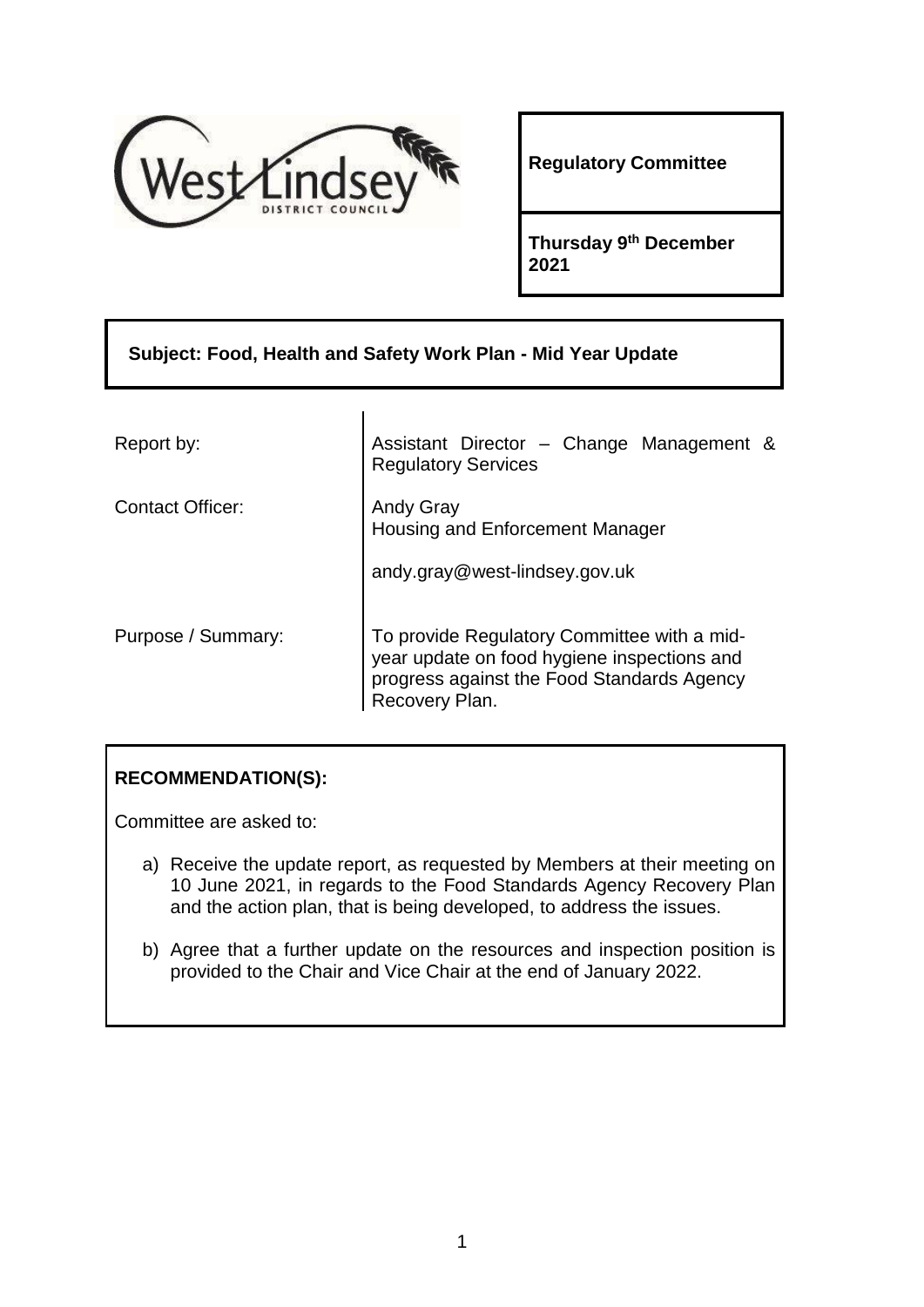## **IMPLICATIONS**

## **Legal:**

The Council is required to complete a Food, Health and Safety Work Plan annually and it is completed in line with the Food Standards Agency Framework Agreement.

The Council has a statutory obligation to ensure that it meets the requirements of the framework agreement and any other such plans produced by the Food Standards Agency such as the current recovery plan.

## **Financial :FIN/138/22/SSc**

This report highlights the challenges facing the Council to complete the Food, Health and Safety Work Plan. There is a need for further resources. This issue is being addressed by the Management team and will be detailed in a further report.

## **Staffing :**

There are no staffing implications within this report. The report does refer to the lack of staffing resources and a plan is in place to attempt to address this.

## **Equality and Diversity including Human Rights :**

None noted

#### **Data Protection Implications :**

None noted

#### **Climate Related Risks and Opportunities :**

None noted

## **Section 17 Crime and Disorder Considerations :**

There are no direct implications within this report. In line with the Council's Corporate Enforcement Policy this work area seeks to ensure that other agencies are engaged where necessary to address specific concerns.

#### **Health Implications:**

The delivery of an effective Food and Health and Safety service has a clear and direct impact on the health of the Districts residents. The plan seeks to ensure that Food Hygiene Standards are maintained in line with legislation and that Health and Safety incidents are investigated accordingly.

## **Title and Location of any Background Papers used in the preparation of this report:**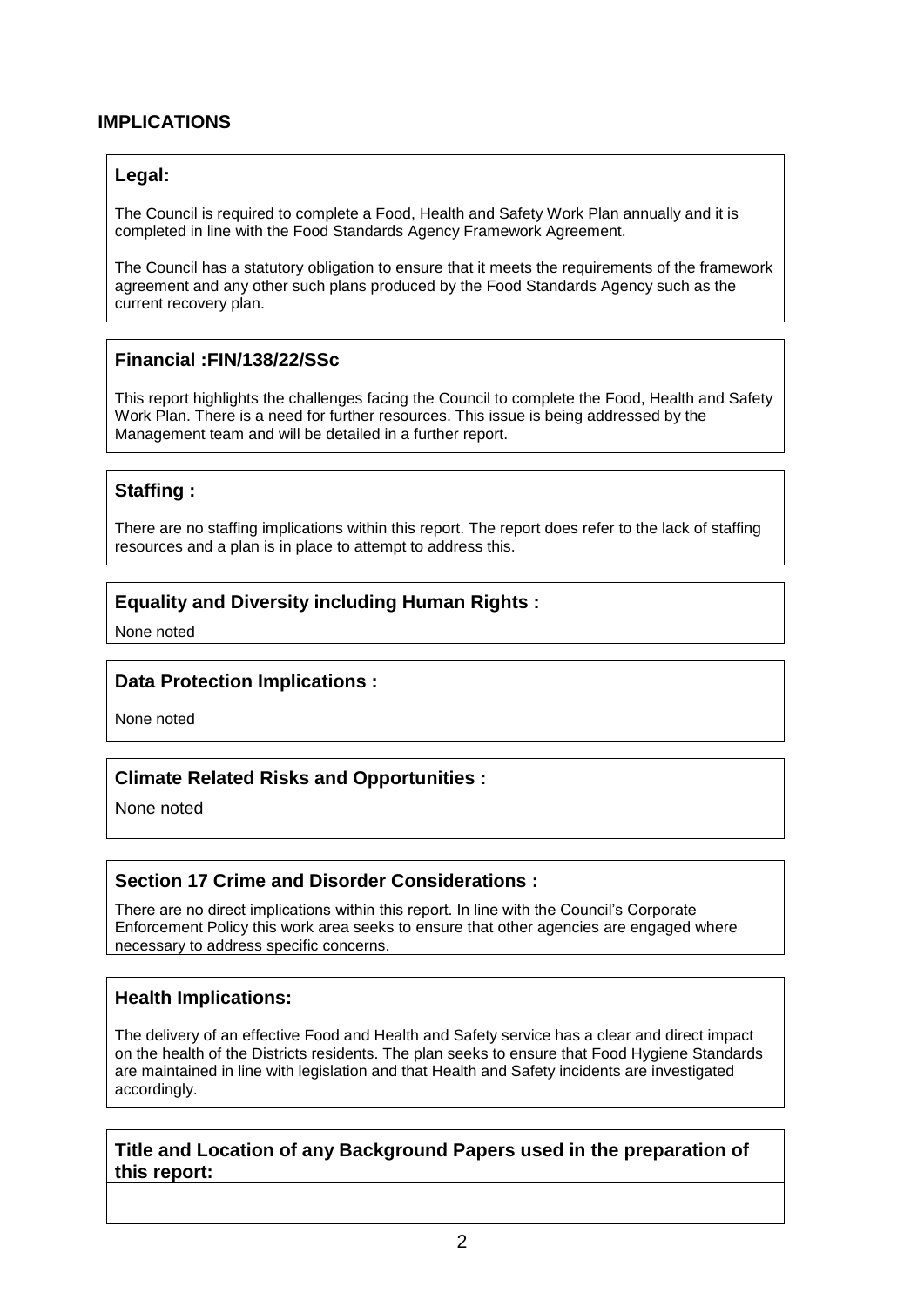### **Risk Assessment :**

See section 5 of report.

# **Call in and Urgency:**

# **Is the decision one which Rule 14.7 of the Scrutiny Procedure Rules apply?**

| i.e. is the report exempt from being called in due to<br>urgency (in consultation with C&I chairman) | Yes | Nο |  |
|------------------------------------------------------------------------------------------------------|-----|----|--|
| <b>Key Decision:</b>                                                                                 |     |    |  |
| A matter which affects two or more wards, or has<br>significant financial implications               | Yes | No |  |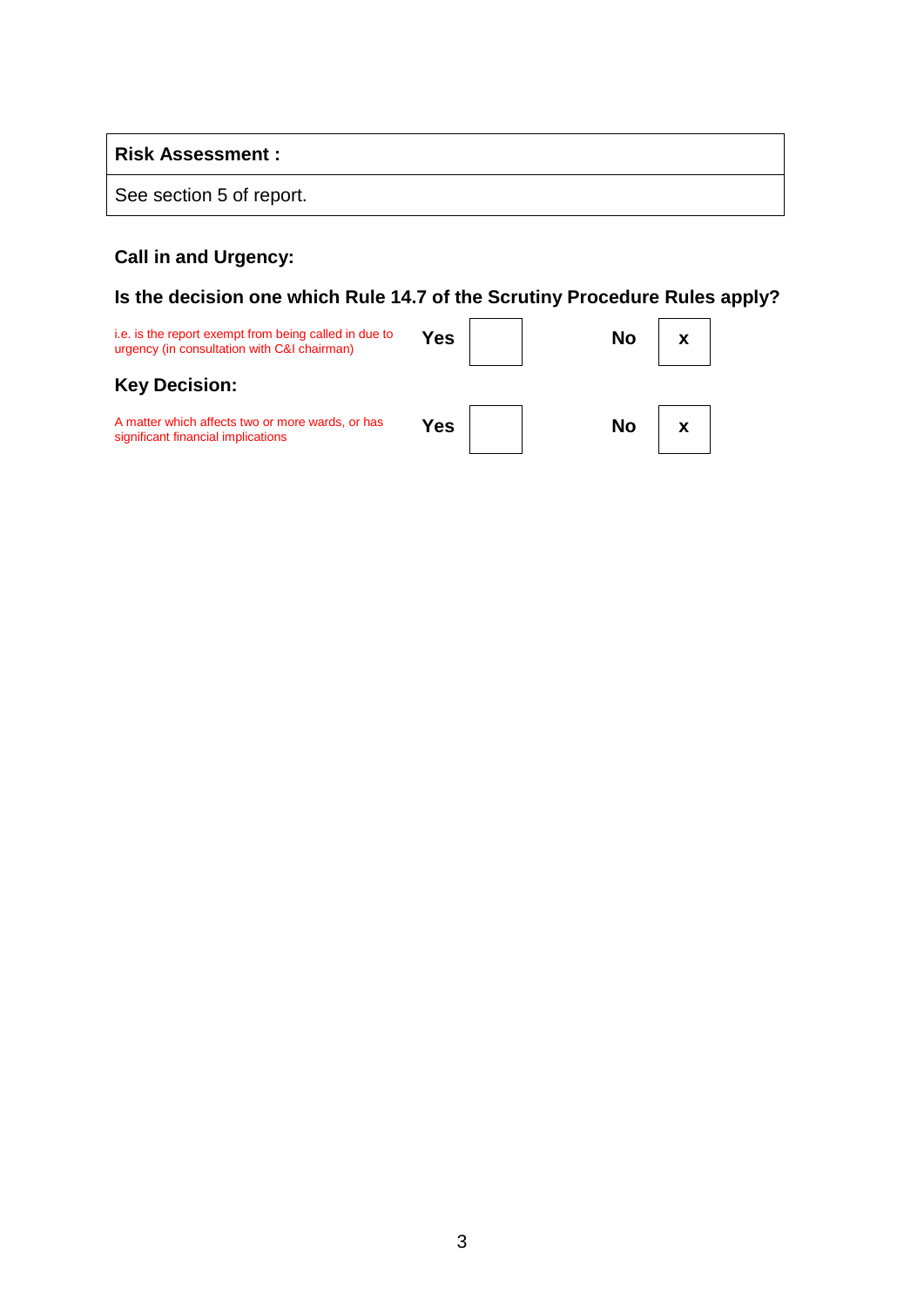- 1. Introduction
	- 1.1. At its meeting on Thursday  $10<sup>th</sup>$  June 2021, Regulatory Committee approved that an update on performance against the Food Standards Agency (FSA) Recovery Plan be submitted to the Committee by January 2022 in order that the Committee has assurance on what progress in being made, given the current circumstances raised through the initial report.
	- 1.2.The original report can be found here [Agenda for Regulatory Committee](https://democracy.west-lindsey.gov.uk/ieListDocuments.aspx?CId=262&MId=2906&Ver=4)  [on Thursday, 10th June, 2021, 6.45 pm | West Lindsey District Council](https://democracy.west-lindsey.gov.uk/ieListDocuments.aspx?CId=262&MId=2906&Ver=4)  [\(west-lindsey.gov.uk\)](https://democracy.west-lindsey.gov.uk/ieListDocuments.aspx?CId=262&MId=2906&Ver=4)
- 2. Background
	- 2.1.The June 2021 report highlighted that the main challenges the Council were facing were as follows:
	- The FSA Recovery Plan inspection numbers were estimated to total 74 required by March 22.
	- The FSA also believed (now evidence locally) that there has been a significant increase in the number of food businesses with unknown risks due to lack of inspection along with a general trend of reducing standards since the onset of the pandemic.
	- The volume of premises requiring some form of inspection overall stood at 554 from 22/23. This is significantly higher than in previous years.
	- There is a resource challenge to meet the enhanced level of inspections that will be required to take place from 22/23.
	- 2.2.The FSA recovery plan is still in the form of the approach set out below and there is a general concern that the programme is placing an additional burden on Environmental Health as evidenced by the following Chartered Institute of Environmental Health (CIEH) article ['Significant decline' in food hygiene standards increases EH burden](https://www.cieh.org/ehn/food-safety-integrity/2021/november/significant-decline-in-food-hygiene-standards-increases-eh-burden/?utm_campaign=12789081_EHN%20Extra%2011.11.21&utm_medium=email&utm_source=CIEH&dm_i=1RSV,7M449,B874F8,V08VZ,1)  [\(cieh.org\)](https://www.cieh.org/ehn/food-safety-integrity/2021/november/significant-decline-in-food-hygiene-standards-increases-eh-burden/?utm_campaign=12789081_EHN%20Extra%2011.11.21&utm_medium=email&utm_source=CIEH&dm_i=1RSV,7M449,B874F8,V08VZ,1)

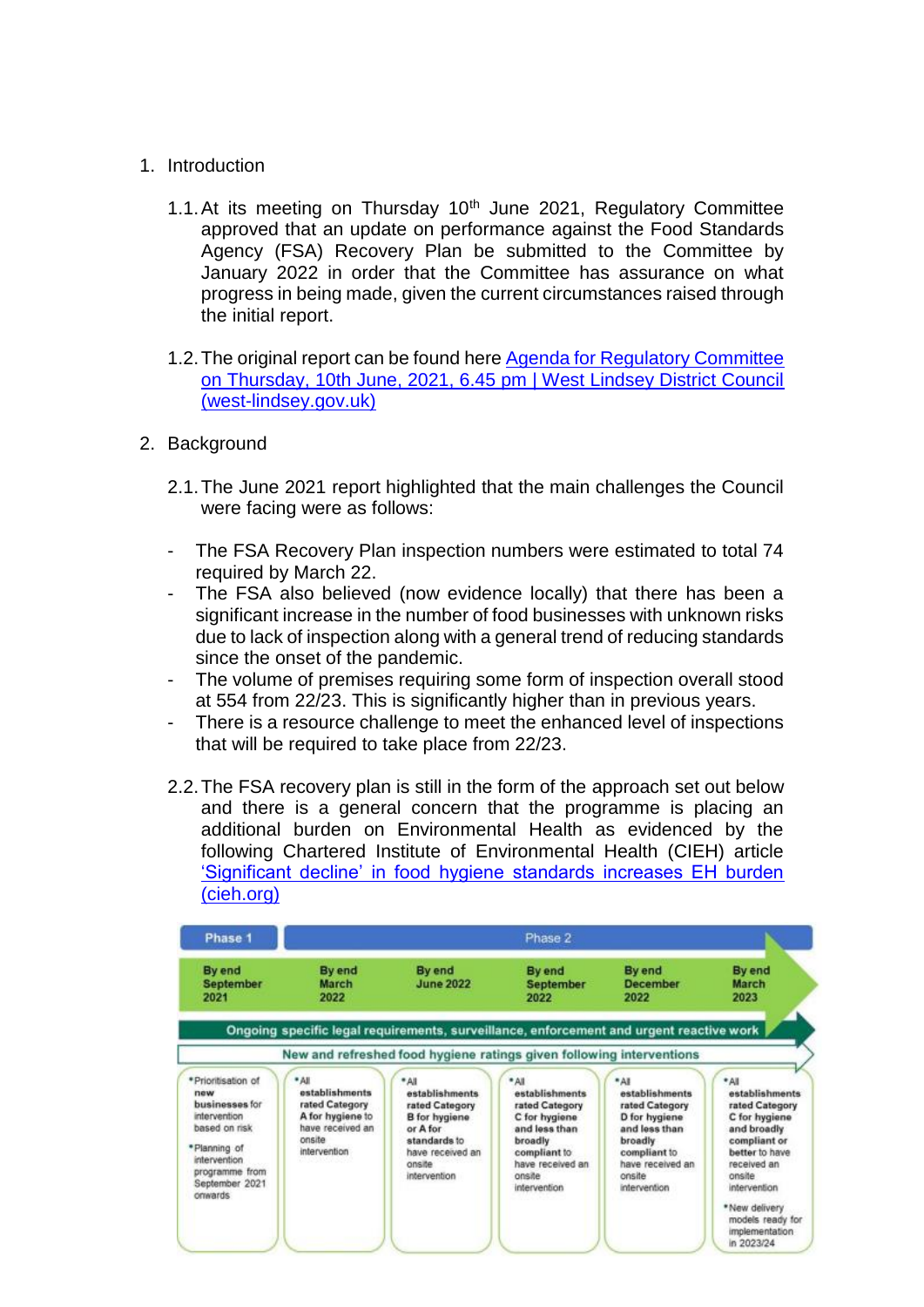2.3.Whilst the recovery plan is aimed at ensuring that the Council can return to a planned programme, the volume of unrated premises inspected within year one are likely to increase the overall figures. A worked example from an actual premise and the impact it has on the number of inspections is shown below:

|          | Inspection | Inspection 2 | Inspection 3 | Inspection 4 |
|----------|------------|--------------|--------------|--------------|
|          | 1/7/21     | 11/2/22      | 11/2/23      | 11/2/24      |
| Category | Unrated    |              |              |              |
| Category | Unrated    |              |              | n/a          |

Worked Example for new unrated premises:

2.4.The premises above, shows as one inspection within the schedule for the recovery plan, however following on from the initial inspection may then require inspecting multiple times again during the recovery plan period. This has placed an additional inspecting burden on the work area.

## **3. Current Position**

3.1.Within the work plan and associated report from June 2021 it was estimated that there were around 140 unrated premises, of which the 74 high risk would need inspection. The table below shows the current position.

| <b>Recovery Plan Inspection Progress Report</b> |              |             |                          |  |
|-------------------------------------------------|--------------|-------------|--------------------------|--|
|                                                 | <b>TOTAL</b> | Updated at  | October 31 <sup>st</sup> |  |
|                                                 | 1/04/2021    | 30/09/2021  | 2021                     |  |
| <b>Manufacturers</b>                            | 15           | 15          | 15                       |  |
| Cat A                                           | 3            | 4           | 4                        |  |
| Cat B                                           | 22           | 22          | 21                       |  |
| Unrated                                         | 156          | 158         | 154                      |  |
|                                                 | $(HR - 76)$  | $(HR - 86)$ | $(HR - 83)$              |  |
|                                                 | $'LR - 80$   | $'LR - 72)$ | (LR – 71`                |  |
| <b>Total</b>                                    | 196          | 199         | 194                      |  |
| $+20%$                                          | 236          | 239         | 234                      |  |
| (complaints)                                    |              |             |                          |  |
| Completed                                       |              |             |                          |  |
| inspections                                     |              | 40          | 14                       |  |
| <b>Total completed</b>                          |              |             |                          |  |
| inspections                                     |              | 40          | 54                       |  |

3.2.The key points to note are as follows:

- The number of premises requiring inspection has increased since June 21. This is due to unrated premises being rated and then requiring further inspection alongside new premise registrations.
- The overall number of inspections required has remained static, despite the number of inspections completed (for the reasons stated above)
- A large proportion of the inspections relate to reactive work based on complaints from the public, from which an inspection will occur.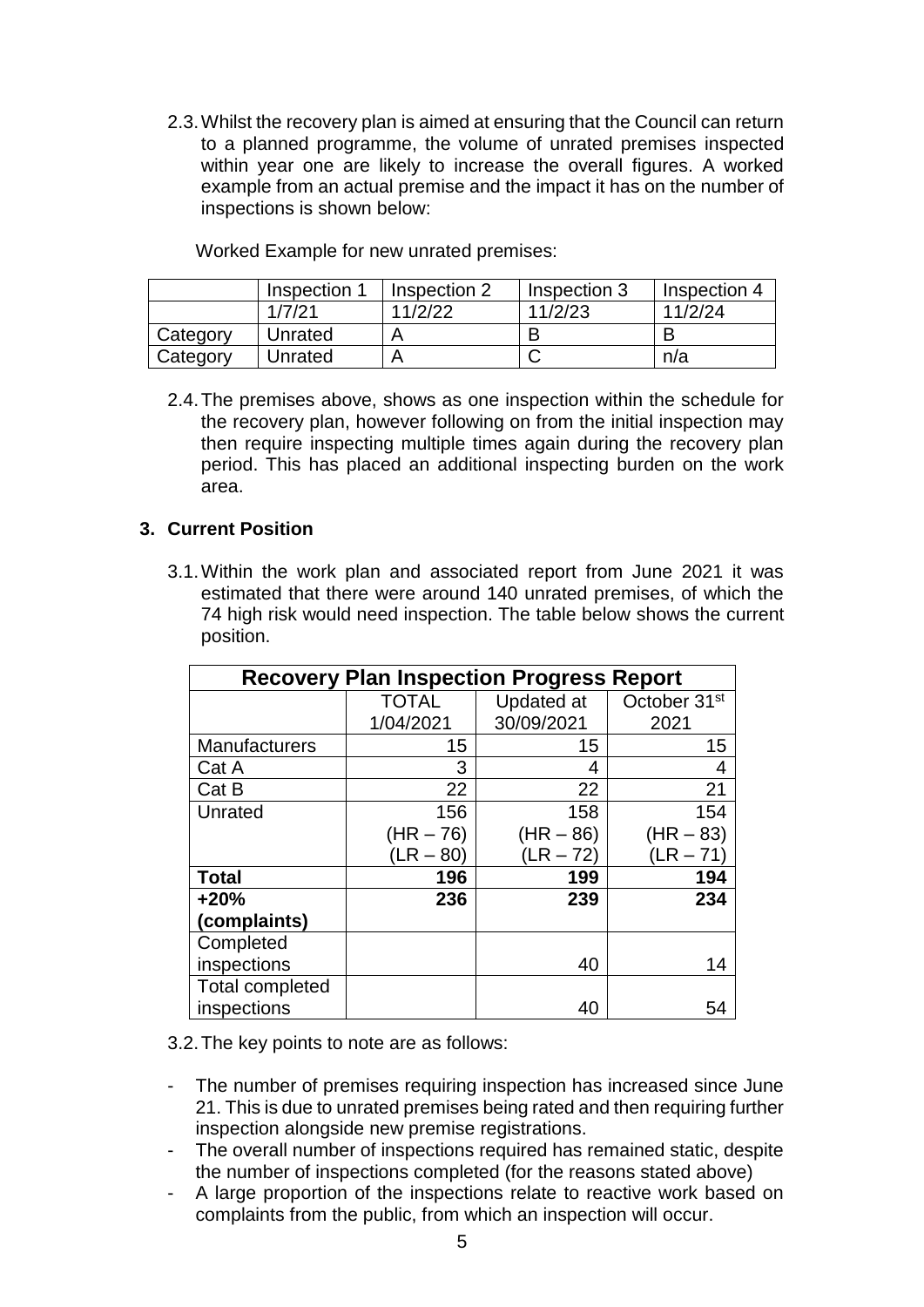- A number of inspections have been completed in line with the recovery plan requirements.
- No sampling programme has been reintroduced as yet.
- The likelihood of meeting the overall target within this FSA Recovery Plan is now reduced.
- The number of staff available to complete the required inspections has reduced within the period due to vacancies and one officer not becoming fully competent until the end of September 2021.

## 3.3.The updated position from 1/4/22 onwards is as follows: **The figure in bold is the revised figure.**

| <b>Time Period</b>         | <b>Details</b>                                             | <b>Added into</b><br>Programme   | <b>Volume</b>                              | <b>Change since</b><br>July 21 |
|----------------------------|------------------------------------------------------------|----------------------------------|--------------------------------------------|--------------------------------|
| Up to March<br>2022        | Unrated                                                    |                                  | 196 (up to March<br>22 total $-20%$        | n/a                            |
| 1/04/2022 to<br>31/03/2023 | Cat C                                                      | $+149$<br>152                    | $(198 + 149) = 347$<br>$(201 + 152) = 353$ | $+6$                           |
|                            | $+20%$<br>Inspections falling<br>outside recovery<br>plan) | $(347 + 20\%)$<br>$(353 + 20\%)$ | 416<br>424                                 | $+8$                           |
| 1/04/2023<br>onwards       | Cat D                                                      | $+248$<br>249                    | $(248 + 347) = 595$<br>$(353 + 249) = 602$ | $+7$                           |
|                            | $+20%$<br>Inspections falling<br>outside recovery<br>plan) | (595 + 20%)<br>$(602 + 20\%)$    | 714<br>723                                 | $+9$                           |

- 3.4.There continues to be a significant resource challenge to not only meet the required number of inspections beyond March 2022, but also up to March 2022 based on the current actual figures shown in the table within section 3.1.
- 3.5.Alongside the +20% additional inspections, there is also a further estimated +20% of compounded work that impacts upon the ability to complete inspections. This is in the form of the external health and safety function, which is currently not resourced, alongside functions such as sampling, business advice and any proactive work.

## **4. Resources**

- 4.1.The resources available to complete inspections has been impacted between June and October 2021 due to the vacancies that are within the broader environmental health work area. The qualified officer from the broader work area has not been able to complete any food inspections during the period due to the need to meet the Council's other statutory obligations.
- 4.2.One officer is now deemed to be fully competent therefore there are circa 2.2 FTEs available for food hygiene inspections. In order to meet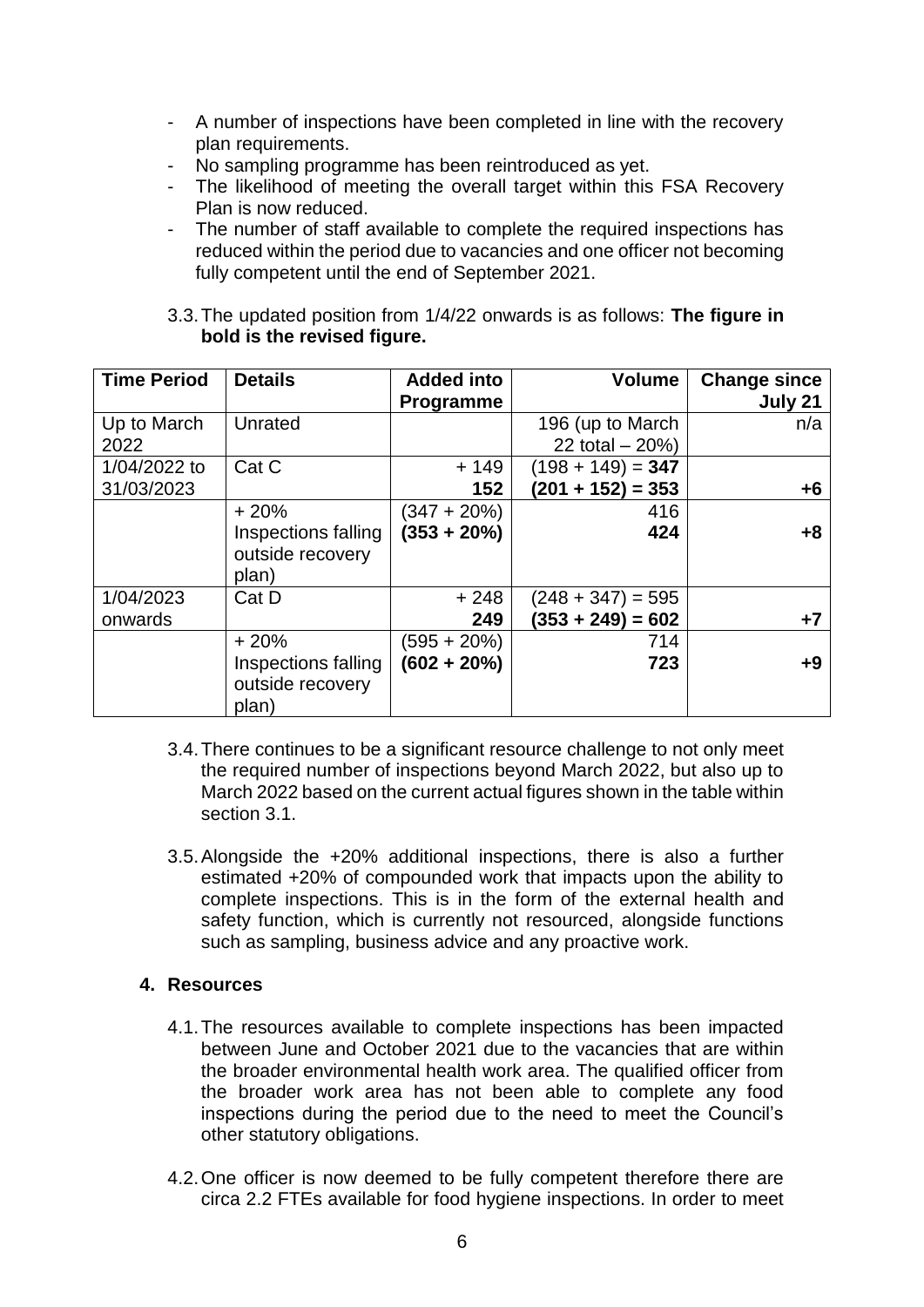the requirements within the recovery plan and beyond a minimum of 3 FTEs is required. The estimates below set out the resource challenge against the target of 723 (not including the compounded 20% activity)

- a) 660 = Projection of estimated food hygiene inspections undertaken between 1/10/2021 and 31/03/2024 at current resource level.
- b) 900 = Projection of estimated food hygiene inspections undertaken between 1/10/2021 and 31/03/2024 at 3 FTE resource level
- 4.3. Steps are being taken via Management Team to address the resource challenge to ensure that the targets can be met. The options will consider short and long term resource available. A set of actions is also being developed to ensure that assurance can be sought from the FSA in relation to the measures the Council are taking to address the issue.
- 4.4.The vacancies within the broader work area relate to the ability to recruit qualified environmental health staff and a process is in place to resolve this with recruitment currently being undertaken.

## **5. Risks**

5.1.The main risks associated with the current position are as follows:

*Ability to complete required FSA inspections*: not completing the required number of inspections will result in the Council coming under scrutiny from the FSA and will require an action plan to be put in place to ensure the required inspections levels can be met. Alongside this there are public health risks in not ensuring that a sufficient number of premises are inspected.

*Ability to complete additional obligations:* these obligations have been referred to as the compounded obligations and contain matters such as Health and Safety. The Health and Safety Executive may also require the Council to take steps to address the inability to complete any proactive health and safety investigations.

*Ability to recruit required staff:* both permanent and temporary options are being considered in regards to qualified staff and the current recruitment process (if successful) may impact upon the required inspection levels. This will depend on the type of staff recruited, their experience and qualifications

#### **6. Summary**

6.1.The report highlights that there is still a significant challenge for the Council in order to meet the requirements of the FSA Recovery Plan and beyond this the overall requirements in relation to food hygiene inspections.